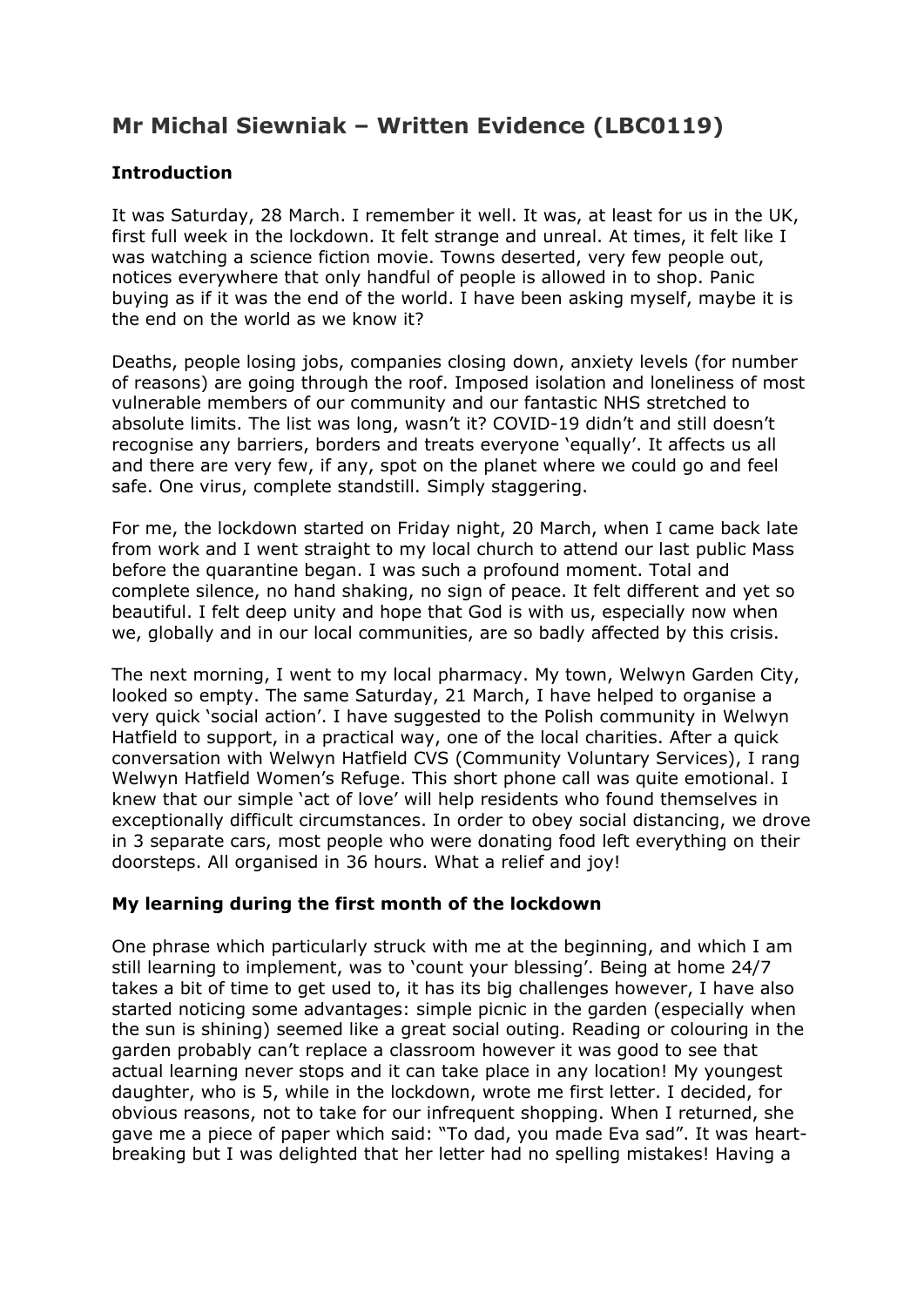garden is a luxury! It must be a lot harder when you stuck at home in a block of flat in a big city like London or Birmingham and your movement is limited.

I was so pleased that we are still allowed to go a family walk or a run which gives us opportunities to appreciate our neighbourhood and deepen our relationships with our family members. We are lucky to leave in a beautiful county of Hertfordshire.

I have also understood that it is impossible to 'organise' schedules for our children. Yes, routine is important however I needed to remind myself that they also worry, they also, like us, are going through, in their own way, this challenging and very demanding experience. They need a bit of space, even if it means that they spend an evening on their phones.

Modern technology means that we were and are still able to stay connected. Online communication platforms teach us to listen to each other a bit better. However, we have to be careful. As we are all still semi-stuck at home, we might be occasionally bored, it is very important to strike the right balance between reading and watching news and being complete taken over by our mobile phones or Zoom meetings, which still are a very interesting social experiment! I had to listen, focus better and interrupted less.

#### **The lockdown - 4 weeks in**

I must admit that I have actually enjoyed the first month of the lockdown. There was no need to take kids to school, no need to travel and generally there was no morning rush. I am glad that for once, I didn't have to be in various places at the same time. It was also good to stay at home, simple 'be' with the family in the present moment. I also had, maybe for the first time, more time look after myself.

However, it was true that the COVID-19 experience of the lockdown was and is an emotional rollercoaster. I often felt like a bird who can't fly. It felt like my movements and freedom were hugely limited. The routine, being, living, relaxing and working in the same place was actually tiring. Zoom meetings were becoming more difficult. It was not always easy to listen, read the body language, especially if I was in a meeting with many other people. I missed the office environment, I missed opportunities for real 'human interactions'.

Easter, which this year happened during the lockdown, was so special. No ability to go to church, no physical presence in our places of worship and yet, the whole Easter period has been such an enriching experience. Taking part in online Church Services was profound and comforting. In the last 4-6 months, I have visited churches in Belfast, Glasgow and Limerick. I have been traveling a lot, online!

#### **Work-life balance during the COVID-19 crisis**

Working from home has a lot of advantages. The current pandemic has, even if for not for all of us, slowed things down. We are/ were stuck indoors with a very limited ability to go out.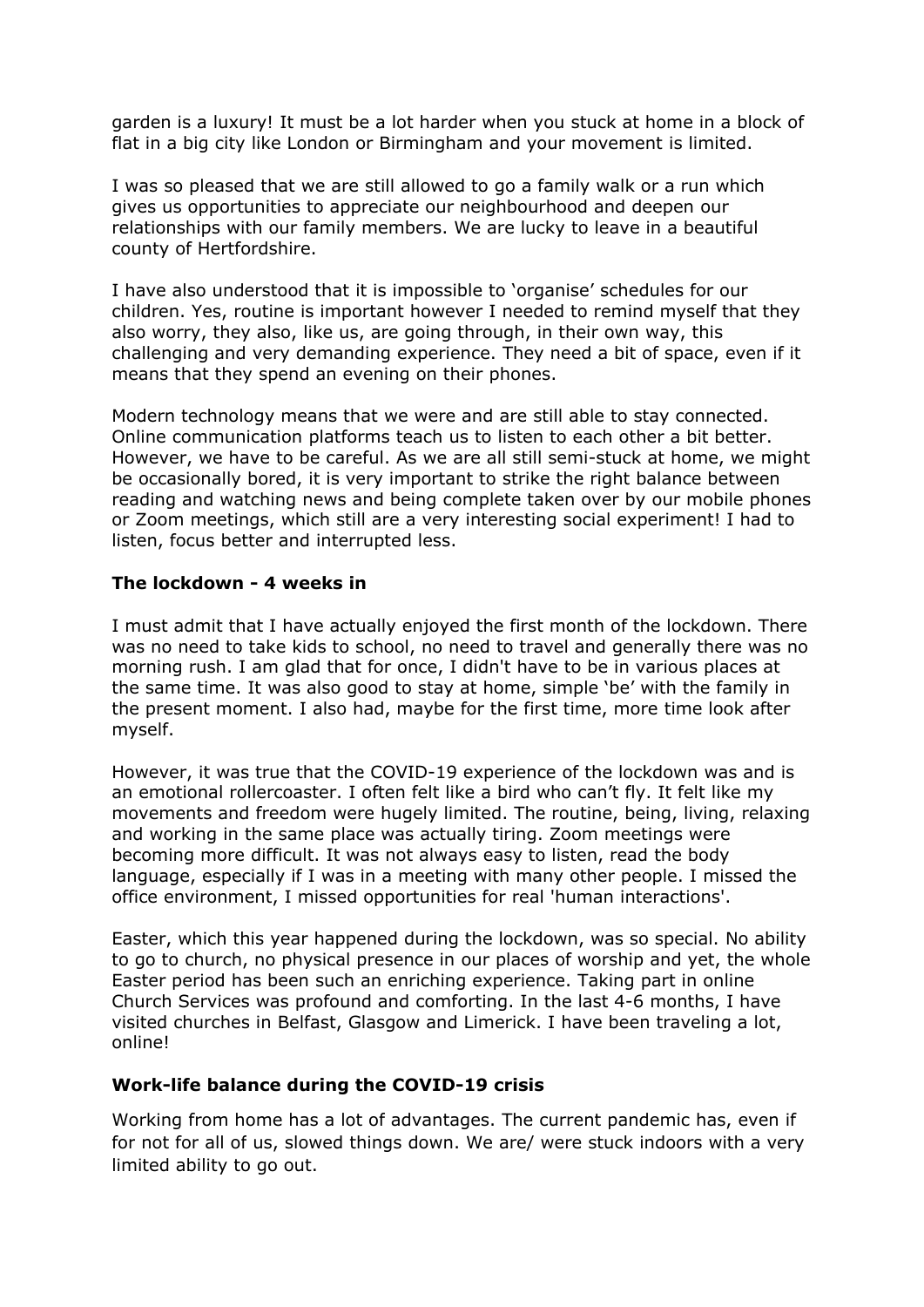For me, one of the greatest lessons during the health pandemic is the recognition that the work-life balance is essential in keeping us healthy. Our body needs to 'recharge its batteries' and it is so important for each one of us to know when to take a break. Yep, our head does need a space!

I have recently realised (yes, it took me 40 years!) that life is not always a sprint but more often a marathon and we need to know when to slow down and when to move a bit faster.

In October 2013, a friend of mine, who I was helping to run a Health MOT Event, checked my blood pressure. It was high. It is ok now however I had to start taking the medication. What she said to me than, will stay for me forever. We need to do is to LISTEN to our BODY. So simple and so hard to do, at least for me.

#### **Has COVID-19 crisis changed my view on the way in which I portray leadership?**

During the health pandemic, I often wondered what it meant to be a leader, what leadership is and what are the main characteristics of a good leader.

I remember when I was a child, I saw Lech Walesa, the Leader of the Solidarity Movement, who was standing on a balcony speaking to thousands of people. I remember seeing footage of Martin Luther King's famous speech, also in front of huge crowds.

There are moments in our history when we need charismatic leaders, who can inspire the nation and lift the spirit of a whole generation of people. There are also moments in our history, equally important, when we need leaders who 'silently lead' us, who are able to 'walk with people' and not 'in front of the people'.

I suppose that leadership requires many different skills, which need to apply in different situations. Today, we need leaders 'who don't listen to respond but listen to understand'. We need leaders who are not afraid to make mistakes but more importantly, who are not afraid to say sorry. We need leaders who are not stuck in their 'bubbles' but who are keen to be genuine, true to their beliefs, even if we disagree with them, and always keen to learn. We need Leaders who are able to compromise. After all, we are ALL called to be Leaders, wherever we are, whatever we do.

#### **Economy during the Coronavirus crisis**

"Adapt or die" said someone to my brother - in - law who lives in Croatia. This statement relates to the recovery of the Croatian economy during the COVID-19 crisis. During my holidays in Croatia, I spent quite a lot of time talking to people about the consequences of the health pandemic on various sectors of the economy.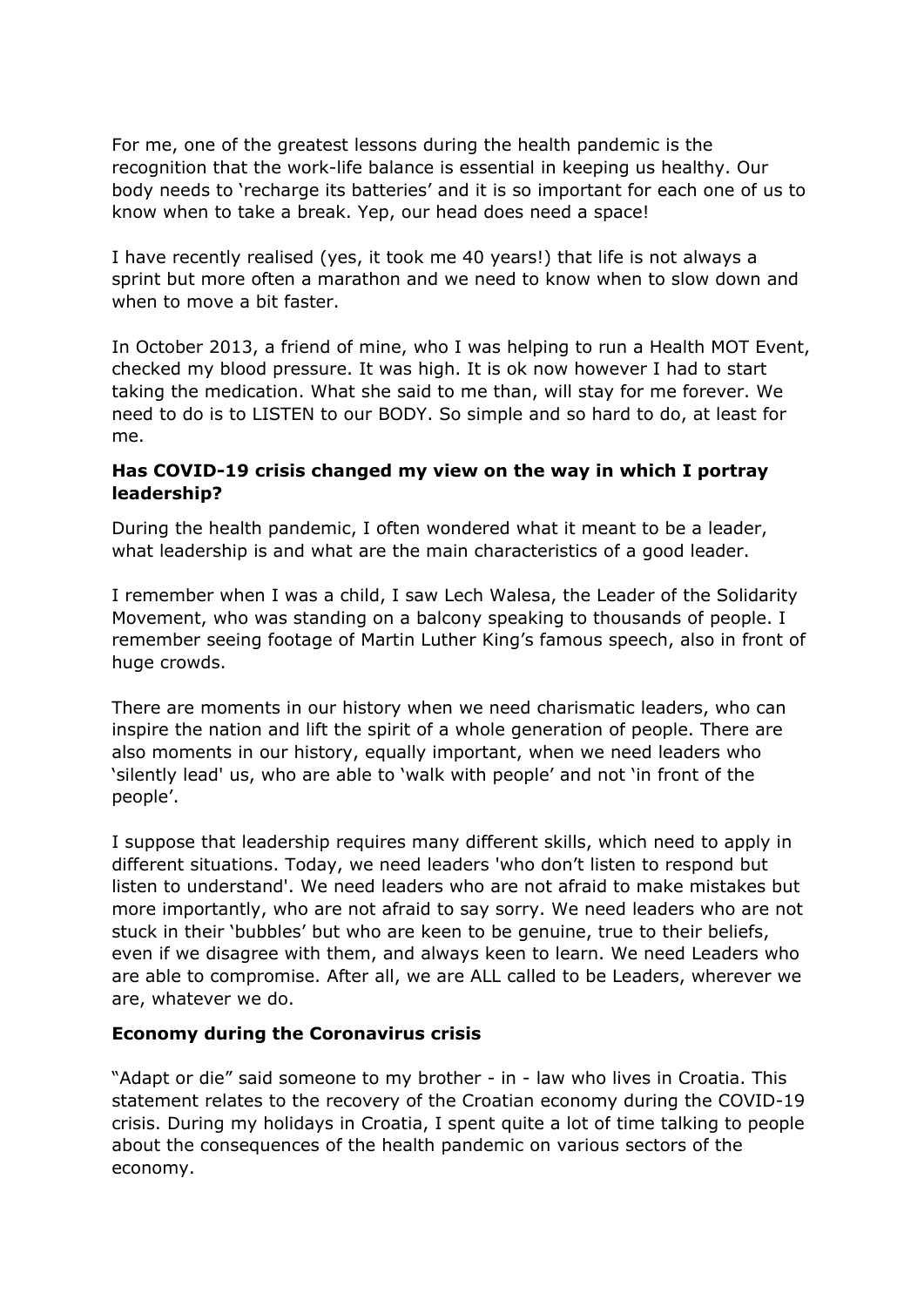Since 2007, each year, Croatian tourism has produced between 20-25% of their GDP. This relatively small but a stunning country has hugely relied on tourism. However, due to COVID-19 and the earthquake in Zagreb (March 2020), many industries have been badly affected. Quite a few of our friends lost their jobs. Although some companies managed to adapt quickly and were able to bounce back, the economy hasn't recovered yet.

The health pandemic has strongly demonstrated that countries, governments and businesses need to get better, in order to remain financially sustainable, competitive and attractive to customers, at diversifying their income streams.

#### **How can faith and various religious groups help you to go through the health pandemic?**

For people with faith and worshipers in the UK, one of the June weekends might have been quite strange and emotional. Some of us had an opportunity to return to churches, mosques or synagogues for the first time since March.

One Saturday, I also visited a church in Hatfield and attended 'socially distanced' Mass. Although it was lovely to be back and it was quite unique to come along to a 'real Mass', I have realised that God can't be present in my life only on Sunday.

For me, spiritually, one of the strongest experiences of the lockdown, has been the realisation that, if I want to be true to my beliefs, I need to try to, with all my weaknesses and limitations, live my faith 7 days a week, 24/7.

Last 4-5 months clearly showed me that God is always present in my life. I am always welcome to practise my faith, not only in a church building by being part of all the important church traditions, but by living well the present moment.

Have I 'missed' God? No, he was and is always here. In my 'boring' daily routines, on Zoom, at home, during my walks, in every person I meet & talk to, and many small and 'irrelevant' (to us!) moments. Has this period deepened my relationship with my own faith? I think so, even though I know that I have a long way to go!

#### **Opportunities for dialogue during the lockdown**

One of the best parts of the lockdown were my daily evening walks with my Polish male friends. They truly were a fantastic discovery. It is not often easy for guys to open up, however the longer we talk and the longer I actively listen, the more fruitful our dialogue becomes. Each one of us needed sometimes a 'friendly listening ear'. An opportunity to be for the other person can make a huge difference. My part in all of it? 'Not much'. It is often more important to simply 'be' in that moment with this person. Such a simple thing to say and not always easy to implement in our daily routines. During the lockdown, I have understood that active listening is a skill which we all should try and develop. It is crucial to enhance our relationships.